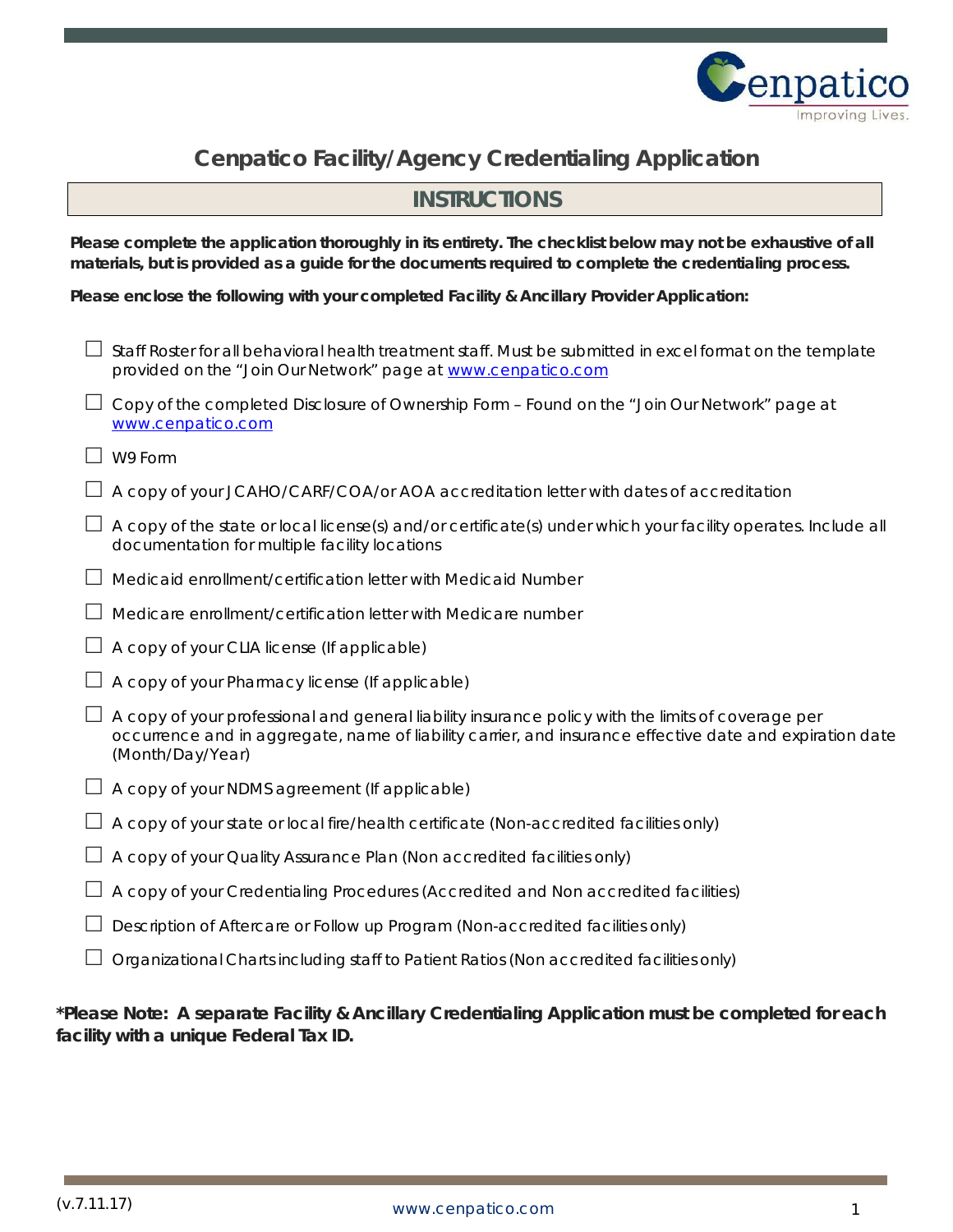

| <b>Facility and Ancillary Credentialing Application</b> |                                                                                                                                                                        |                                                                                                                                                                                                                               |  |  |  |  |  |  |
|---------------------------------------------------------|------------------------------------------------------------------------------------------------------------------------------------------------------------------------|-------------------------------------------------------------------------------------------------------------------------------------------------------------------------------------------------------------------------------|--|--|--|--|--|--|
|                                                         | <b>Initial Credentialing</b><br>Addition of a new site/service to a<br>current contract<br>Recredentialing                                                             |                                                                                                                                                                                                                               |  |  |  |  |  |  |
| d/b/a:                                                  | Legal Name: will be a series of the series of the series of the series of the series of the series of the series<br>Parent Company Health System Name (If applicable): | <u> 1980 - Johann Stein, fransk politik (d. 1980)</u>                                                                                                                                                                         |  |  |  |  |  |  |
| <b>Facility Type</b><br>Hospital                        | Intensive Family Intervention<br>Adult Living Facility<br>Home Health Agency<br>$\Box$ Federally Qualified Health Center/RHC                                           | <b>Community Mental Health Center</b><br><b>Rehabilitation Center</b><br>Rehabilitative Behavioral Health Services (RBHS)<br>Assisted Long-Term Care Facility<br><b>Outpatient Clinic</b><br>Substance use Treatment Facility |  |  |  |  |  |  |

| <b>Identify Levels of Care Offered by Facility</b>                                        |                           |      |       |           |                                         |       |                                      |       |           |  |
|-------------------------------------------------------------------------------------------|---------------------------|------|-------|-----------|-----------------------------------------|-------|--------------------------------------|-------|-----------|--|
| (If you are already contracted with Cenpatico, select only the level of care being added) |                           |      |       |           |                                         |       |                                      |       |           |  |
|                                                                                           | Psychiatric/Mental Health |      |       |           |                                         |       | Substance Abuse, Chemical Dependency |       |           |  |
|                                                                                           | Child                     | Adol | Adult | Geriatric |                                         | Child | Adol                                 | Adult | Geriatric |  |
| Inpatient                                                                                 |                           |      |       |           | <b>Inpatient Detox</b>                  |       |                                      |       |           |  |
| Partial                                                                                   |                           |      |       |           | <b>IP Rehab</b>                         |       |                                      |       |           |  |
| <b>IOP</b>                                                                                |                           |      |       |           | Partial                                 |       |                                      |       |           |  |
| Observation                                                                               |                           |      |       |           | <b>IOP</b>                              |       |                                      |       |           |  |
| Residential                                                                               |                           |      |       |           | <b>Residential</b>                      |       |                                      |       |           |  |
| <b>ECT</b>                                                                                |                           |      |       |           | <b>Ambulatory Detox</b>                 |       |                                      |       |           |  |
| Other (i.e.<br>SIPP, PRTF)                                                                |                           |      |       |           | Medication<br><b>Assisted Treatment</b> |       | Methadone                            |       | Suboxone  |  |
|                                                                                           |                           |      |       |           | Other:                                  |       |                                      |       |           |  |

**If Detoxification is offered at facility, on which unit are services offered:**

Located on Medical Floor/Unit Located on Behavioral Health Floor/Unit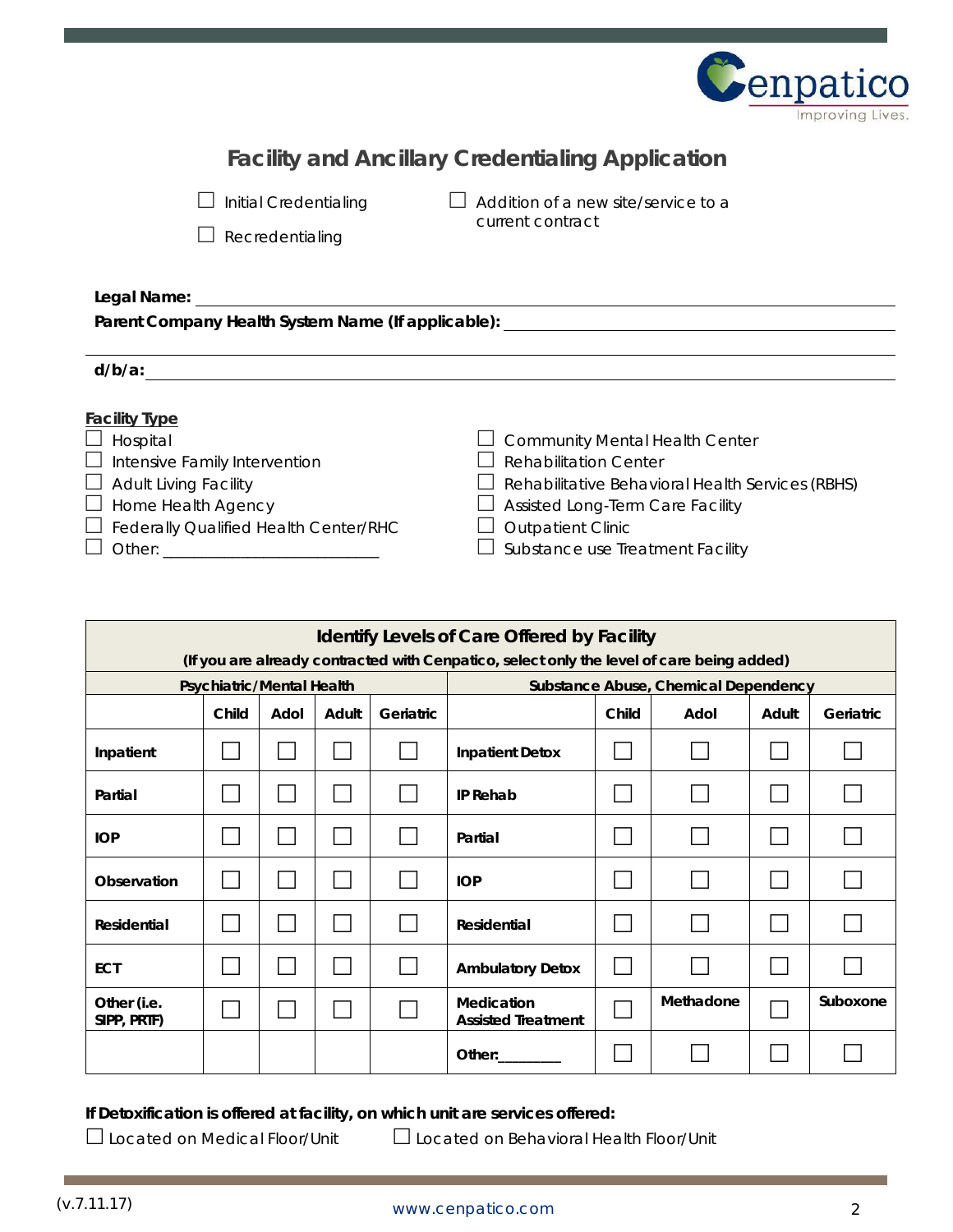

| <b>Facility Practice Locations</b> |                                  |                                            |         |                                     |             |             |                                    |                 |            |         |                        |                      |                     |        |
|------------------------------------|----------------------------------|--------------------------------------------|---------|-------------------------------------|-------------|-------------|------------------------------------|-----------------|------------|---------|------------------------|----------------------|---------------------|--------|
|                                    |                                  |                                            |         | <b>Mental Health</b>                |             |             |                                    |                 |            |         | <b>Substance Abuse</b> |                      |                     |        |
| <b>Facility Locations</b>          | Age Category                     | Inpatient                                  | Partial | $\overline{\underline{\mathsf{O}}}$ | Residential | Observation | Other:_                            | <b>/P</b> Detox | I/P Rehab  | Partial | $\overline{O}$         | Residential          | Ambulatory<br>Detox | Other: |
| Location #1 Name:                  |                                  |                                            |         |                                     |             |             |                                    |                 |            |         |                        |                      |                     |        |
| Addr:                              | Child                            |                                            |         |                                     |             |             |                                    |                 |            |         |                        |                      |                     |        |
|                                    | Adol                             |                                            |         |                                     |             |             |                                    |                 |            |         |                        |                      |                     |        |
| $\mathsf{P}$ :                     | Adult                            |                                            |         |                                     |             |             |                                    |                 |            |         |                        |                      |                     |        |
| F:                                 | Geri                             |                                            |         |                                     |             |             |                                    |                 |            |         |                        |                      |                     |        |
| NPI:                               |                                  | ECT                                        |         | I/P                                 |             | O/P         |                                    |                 | Methadone  |         |                        | Suboxone             |                     |        |
| Taxonomy:                          | # of I/P Beds: (MH) _______      |                                            |         |                                     | Medicare    |             |                                    | (SA)            |            |         |                        |                      |                     |        |
|                                    | Gender treated at this location: |                                            |         |                                     |             | M           | F                                  |                 | <b>ACT</b> |         |                        | <b>IHBT Services</b> |                     |        |
| Location #2 Name:                  |                                  |                                            |         |                                     |             |             |                                    |                 |            |         |                        |                      |                     |        |
| Addr:                              | Child                            |                                            |         |                                     |             |             |                                    |                 |            |         |                        |                      |                     |        |
|                                    | Adol                             |                                            |         |                                     |             |             |                                    |                 |            |         |                        |                      |                     |        |
| $\mathsf{P}$ :                     | Adult                            |                                            |         |                                     |             |             |                                    |                 |            |         |                        |                      |                     |        |
| $\mathbb{R}^1$                     | Geri                             |                                            |         |                                     |             |             |                                    |                 |            |         |                        |                      |                     |        |
| NPI:                               |                                  | <b>ECT</b>                                 |         | I/P                                 |             | O/P         |                                    |                 | Methadone  |         |                        | Suboxone             |                     |        |
| Taxonomy:                          | # of I/P Beds: (MH) ______       |                                            |         |                                     | Medicare_   |             |                                    | (SA)            |            |         |                        |                      |                     |        |
|                                    |                                  | F<br>M<br>Gender treated at this location: |         |                                     |             |             | <b>ACT</b><br><b>IHBT Services</b> |                 |            |         |                        |                      |                     |        |
| Location #3 Name:<br>Addr:         | Child                            |                                            |         |                                     |             |             |                                    |                 |            |         |                        |                      |                     |        |
|                                    | Adol                             |                                            |         |                                     |             |             |                                    |                 |            |         |                        |                      |                     |        |
| P:                                 | Adult                            |                                            |         |                                     |             |             |                                    |                 |            |         |                        |                      |                     |        |
| $\mathsf{F}$                       | Geri                             |                                            |         |                                     |             |             |                                    |                 |            |         |                        |                      |                     |        |
| NPI:                               |                                  | <b>ECT</b>                                 |         | I/P                                 |             | O/P         |                                    |                 | Methadone  |         |                        | Suboxone             |                     |        |
| Taxonomy:                          | # of I/P Beds: (MH) _______      |                                            |         |                                     | Medicare    |             |                                    | (SA)            |            |         |                        |                      |                     |        |
|                                    | Gender treated at this location: |                                            |         |                                     |             | M           | F                                  |                 | <b>ACT</b> |         |                        | <b>IHBT Services</b> |                     |        |
| <b>Location #4 Name:</b>           |                                  |                                            |         |                                     |             |             |                                    |                 |            |         |                        |                      |                     |        |
| Addr:                              | Child                            |                                            |         |                                     |             |             |                                    |                 |            |         |                        |                      |                     |        |
|                                    | Adol                             |                                            |         |                                     |             |             |                                    |                 |            |         |                        |                      |                     |        |
| P:                                 | Adult                            |                                            |         |                                     |             |             |                                    |                 |            |         |                        |                      |                     |        |
| F:                                 | Geri                             |                                            |         |                                     |             |             |                                    |                 |            |         |                        |                      |                     |        |
| NPI:                               |                                  | ECT                                        |         | I/P                                 |             | O/P         |                                    |                 | Methadone  |         |                        | Suboxone             |                     |        |
| Taxonomy:                          | # of I/P Beds: (MH) _            |                                            |         |                                     | Medicare    |             |                                    | (SA)            |            |         |                        |                      |                     |        |
|                                    | Gender treated at this location: |                                            |         |                                     |             | M           | F                                  |                 | <b>ACT</b> |         |                        | <b>IHBT Services</b> |                     |        |
| Location #5 Name:                  |                                  |                                            |         |                                     |             |             |                                    |                 |            |         |                        |                      |                     |        |
| Addr:                              | Child                            |                                            |         |                                     |             |             |                                    |                 |            |         |                        |                      |                     |        |
|                                    | Adol                             |                                            |         |                                     |             |             |                                    |                 |            |         |                        |                      |                     |        |
| P:                                 | Adult                            |                                            |         |                                     |             |             |                                    |                 |            |         |                        |                      |                     |        |
| F:                                 | Geri                             |                                            |         |                                     |             |             |                                    |                 |            |         |                        |                      |                     |        |
| NPI:                               |                                  | ECT                                        |         | I/P                                 |             | O/P         |                                    |                 | Methadone  |         |                        | Suboxone             |                     |        |
| Taxonomy:                          | # of I/P Beds: (MH) _            |                                            |         |                                     | Medicare    |             |                                    | (SA)            |            |         |                        |                      |                     |        |
|                                    | Gender treated at this location: |                                            |         |                                     |             | M           | F                                  |                 | <b>ACT</b> |         |                        | <b>IHBT Services</b> |                     |        |

\*If additional locations are needed, please make a copy of this page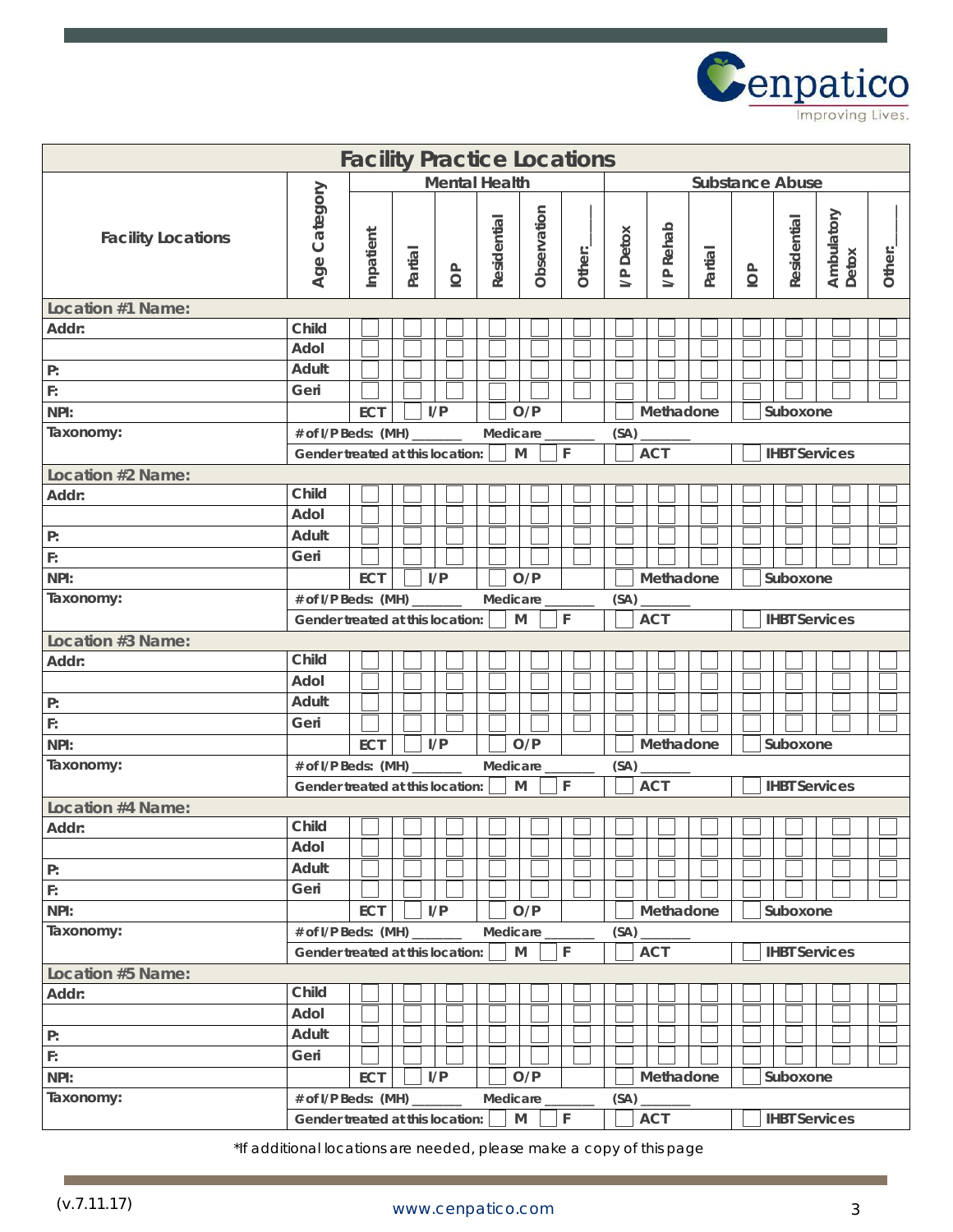

## **Facility Information**

| Yes $\Box$<br>$No \Box$<br>Are all of your HIPAA transactions conducted from a centralized location?<br>(If "no", please ensure you indicate a separate NPI number per location on page 3 above)<br><b>Contact Information</b> |  |       |                                  |                      |  |  |  |  |  |
|--------------------------------------------------------------------------------------------------------------------------------------------------------------------------------------------------------------------------------|--|-------|----------------------------------|----------------------|--|--|--|--|--|
| Name                                                                                                                                                                                                                           |  | Phone |                                  | <b>Email Address</b> |  |  |  |  |  |
| <b>Managed Care Contact</b>                                                                                                                                                                                                    |  |       |                                  |                      |  |  |  |  |  |
| <b>Credentialing Contact</b>                                                                                                                                                                                                   |  |       |                                  |                      |  |  |  |  |  |
| <b>Billing Contact</b>                                                                                                                                                                                                         |  |       |                                  |                      |  |  |  |  |  |
| <b>Clinical Director</b>                                                                                                                                                                                                       |  |       |                                  |                      |  |  |  |  |  |
|                                                                                                                                                                                                                                |  |       | <b>Accreditation Information</b> |                      |  |  |  |  |  |

Is this facility accredited? Yes  $\Box$  No  $\Box$ 

| <b>Agency Name</b>                                            | Acronym      | <b>Issue</b><br>Date | Expiration<br>Date |
|---------------------------------------------------------------|--------------|----------------------|--------------------|
| Accreditation Commission for Health Care, Inc.                | <b>ACHC</b>  |                      |                    |
| American Association of Ambulatory Health Centers             | <b>AAAHC</b> |                      |                    |
| American Osteopathic Hospital Association                     | <b>AOHA</b>  |                      |                    |
| <b>Commission on Accreditation for Rehab Facilities</b>       | <b>CARF</b>  |                      |                    |
| Community Health Accreditation Program                        | <b>CHAP</b>  |                      |                    |
| Healthcare Quality Association on Accreditation               | <b>HQAA</b>  |                      |                    |
| Joint Commission on Accreditation of Healthcare Organizations | <b>JCAHO</b> |                      |                    |
| National Committee for Quality Assurance                      | <b>NCQA</b>  |                      |                    |
| <b>Utilization Review Accreditation</b>                       |              |                      |                    |
| Commission/Accreditation HealthCare Commission, Inc           | <b>URAC</b>  |                      |                    |
| <b>State Facility Operating License</b>                       | N/A          |                      |                    |
| Others (please list):                                         |              |                      |                    |

Please provide a copy of these documents as applicable, including the results of the survey and a report that shows the effective date of accreditation or certification, deficiencies and approved plan for corrective action.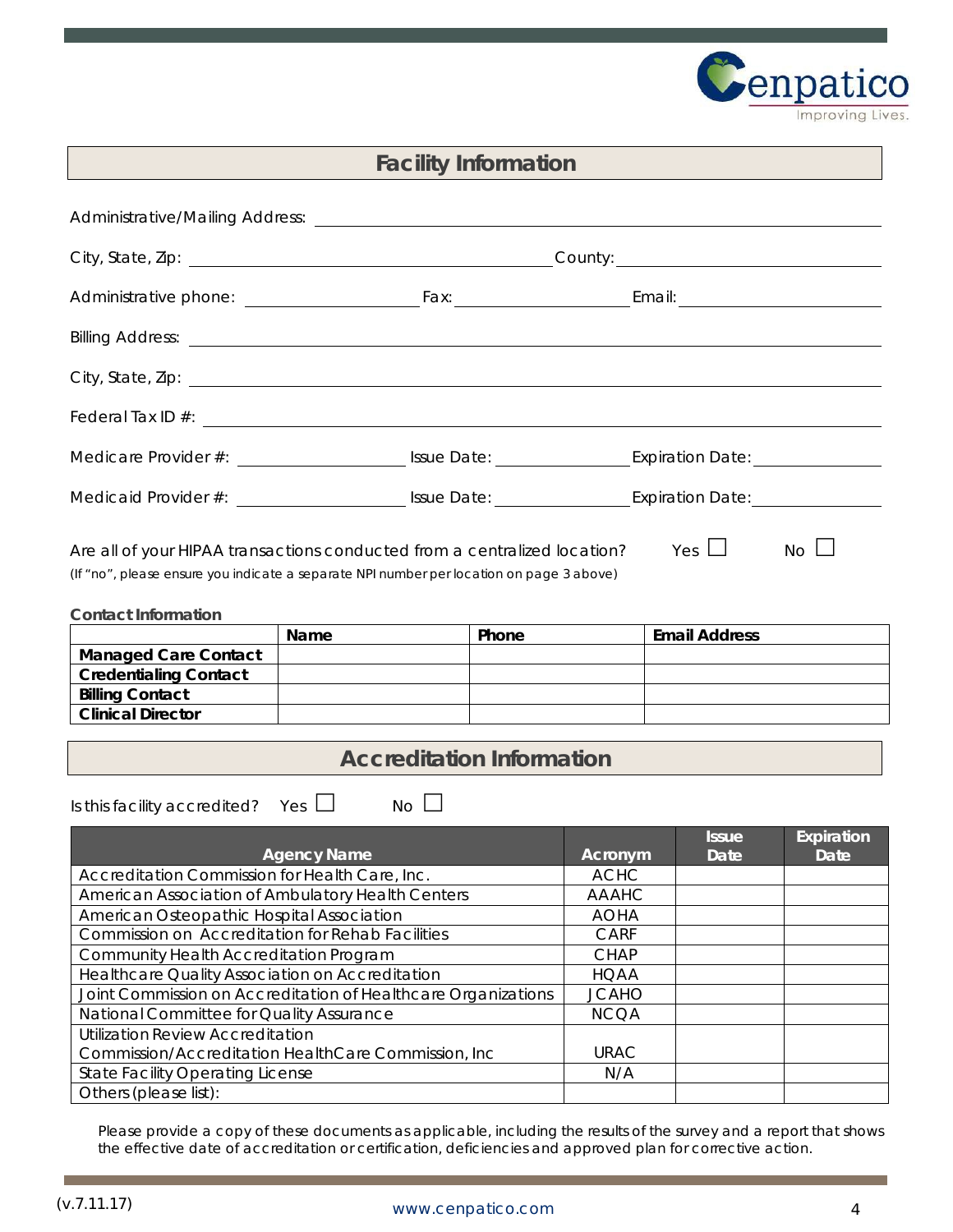

## **Accreditation Information**

|          | <b>Issuing Entity</b> | Type of Lic or<br>Certificate | License Number | <b>Expiration Date</b> |
|----------|-----------------------|-------------------------------|----------------|------------------------|
| . .      |                       |                               |                |                        |
| <u>.</u> |                       |                               |                |                        |
|          |                       |                               |                |                        |
|          |                       |                               |                |                        |
|          |                       |                               |                |                        |

Does the organizational provider state licensure/certification include a site visit by the state?  $\Box$  Yes  $\Box$  No If "yes", please attach a copy of the audit, the site visit letter including the date of site visit, and any corrective action plan issued.

## **Insurance Coverage –** *(Attach copy of declaration pages)*

| <b>Current Professional Carrier:</b> And The Current Professional Carrier:                                                                                                                       |                                                                                                                                                                                                                                                                                                                                                                                                                         |                                                       |                                  |                                     |                                |               |  |  |  |  |  |  |
|--------------------------------------------------------------------------------------------------------------------------------------------------------------------------------------------------|-------------------------------------------------------------------------------------------------------------------------------------------------------------------------------------------------------------------------------------------------------------------------------------------------------------------------------------------------------------------------------------------------------------------------|-------------------------------------------------------|----------------------------------|-------------------------------------|--------------------------------|---------------|--|--|--|--|--|--|
|                                                                                                                                                                                                  | Amount per Occurrence: _______________________<br>Amount per Aggregate: Amount per Aggregate:                                                                                                                                                                                                                                                                                                                           |                                                       |                                  |                                     |                                |               |  |  |  |  |  |  |
|                                                                                                                                                                                                  |                                                                                                                                                                                                                                                                                                                                                                                                                         |                                                       |                                  |                                     |                                |               |  |  |  |  |  |  |
|                                                                                                                                                                                                  |                                                                                                                                                                                                                                                                                                                                                                                                                         |                                                       |                                  |                                     |                                |               |  |  |  |  |  |  |
|                                                                                                                                                                                                  | Dates of Coverage: From: _______________<br>$\overline{a}$ To: $\overline{a}$ $\overline{a}$ $\overline{a}$ $\overline{a}$ $\overline{a}$ $\overline{a}$ $\overline{a}$ $\overline{a}$ $\overline{a}$ $\overline{a}$ $\overline{a}$ $\overline{a}$ $\overline{a}$ $\overline{a}$ $\overline{a}$ $\overline{a}$ $\overline{a}$ $\overline{a}$ $\overline{a}$ $\overline{a}$ $\overline{a}$ $\overline{a}$ $\overline{a}$ |                                                       |                                  |                                     |                                |               |  |  |  |  |  |  |
| If you are self-insured, we require the portion of the facility's independently audited financial statement which<br>shows retention of the required amounts.                                    |                                                                                                                                                                                                                                                                                                                                                                                                                         |                                                       |                                  |                                     |                                |               |  |  |  |  |  |  |
|                                                                                                                                                                                                  |                                                                                                                                                                                                                                                                                                                                                                                                                         |                                                       | <b>Accessibility Information</b> |                                     |                                |               |  |  |  |  |  |  |
| Language(s) spoken at this facility:<br>English<br>Vietnamese<br>Spanish<br>Cambodian<br><b>Haitian Creole</b><br>Russian<br>French<br>Laotian / Hmong<br>Polish<br>Other Charles Communications |                                                                                                                                                                                                                                                                                                                                                                                                                         |                                                       |                                  |                                     |                                |               |  |  |  |  |  |  |
|                                                                                                                                                                                                  | Hours of Operation: $\Box$ 24-hours, or                                                                                                                                                                                                                                                                                                                                                                                 |                                                       |                                  |                                     |                                |               |  |  |  |  |  |  |
| Monday                                                                                                                                                                                           | Tuesday                                                                                                                                                                                                                                                                                                                                                                                                                 | Wednesday                                             | Thursday                         | Friday                              | Saturday                       | Sunday        |  |  |  |  |  |  |
|                                                                                                                                                                                                  |                                                                                                                                                                                                                                                                                                                                                                                                                         |                                                       |                                  | $\frac{1}{\sqrt{1-\frac{1}{2}}}$ to | $\frac{1}{2}$ to $\frac{1}{2}$ | $\mathsf{to}$ |  |  |  |  |  |  |
|                                                                                                                                                                                                  |                                                                                                                                                                                                                                                                                                                                                                                                                         | Is the facility open at least five (5) days per week? | Yes                              | <b>No</b>                           |                                |               |  |  |  |  |  |  |

Wheelchair Accessible?  $\Box$  Yes  $\Box$  No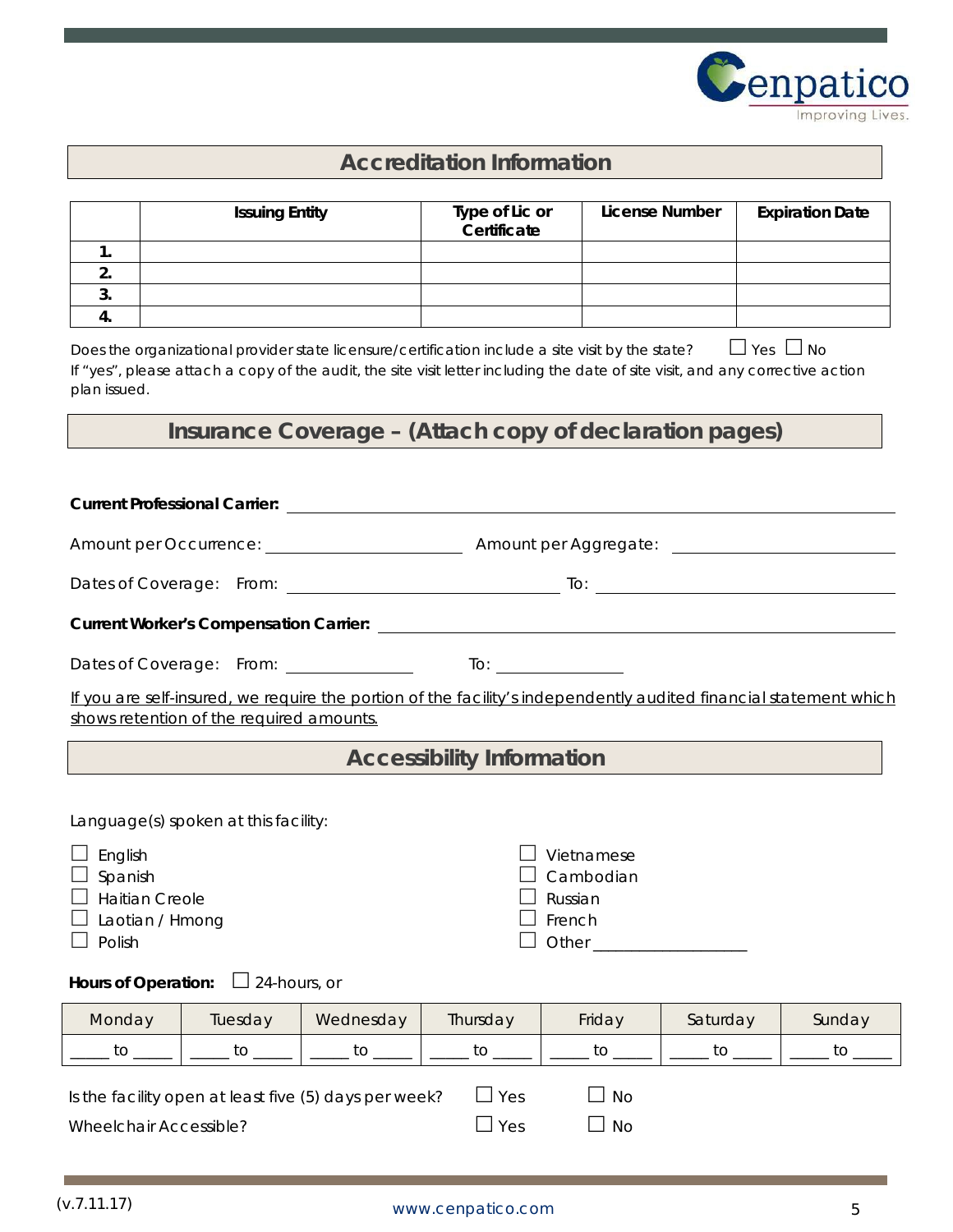

#### **Sanctions**

#### *If any question below is responded to with a "yes", please provide an explanation on a separate sheet, and attach to this Application.*

- 1. Have there been or are there currently pending any malpractice claims, suits, settlements or proceedings involving the facility?  $Yes \Box$  No  $\Box$
- 2. Has the facility ever been disciplined, fined, excluded from, debarred, suspended, reprimanded, sanctioned, censured, disqualified or otherwise restricted in regard to participation in the Medicare or Medicaid program, or in regard to other federal or state governmental health care plans or programs?  $Yes \Box$  No  $\Box$
- 3. Has the facility ever voluntarily relinquished or withdrawn, or failed to proceed with an application in order to avoid an adverse action, or to preclude an investigation or while under investigation relating to professional conduct? Yes  $\Box$  No  $\Box$
- 4. Has the facility ever been subjected to sanctions by a Professional Review Organization (PSRO or PRO), a Third Party Payer, or a Regulatory Agency (CLIA, OSHA, etc.) Yes  $\Box$  No  $\Box$
- 5. Has the facility's DEA Registration or State Controlled Substance Certificate (if applicable) ever been denied, suspended, or revoked for any reason? Yes  $\Box$  No  $\Box$

**Has any employee of the entity who has or will have direct care access to consumers/members ever been convicted of, pled guilty to, or pled no contest to any felony including an act of violence, child abuse or a sexual offense?** Yes **Δ** No  $\Box$ 

6. Has the corporation, an officer or a board member ever been convicted of a felony?  $Yes \Box \qquad No \Box$ 

## **Facility Responsibility Form**

I hereby understand that as a prospective/current **Cenpatico** provider, I am solely responsible for ensuring that any licensed practitioners under my employment or working in association with my clinical practice are fully qualified and have all necessary licenses required by all relevant laws to legally perform the assigned functions within my practice. Further, from time to time, such licensed practitioners may change, as my practice associates. In all such cases, I accept responsibility for notifying Cenpatico in a timely manner about these new arrangements and will be responsible for fully cooperating in the submission of completed application forms and providing any other information as may be required to satisfy Cenpatico credentialing/recredentialing requirements for all such individuals associated with my practice.

By applying for participation with Cenpatico, I hereby fully understand that the information submitted in this application shall be held confidential by the Cenpatico and provided only to individuals connected with the Plan on a need to know basis. Notwithstanding the foregoing, I agree to the following:

- Participation in the credentialing review functions of Cenpatico.
- Authorize Cenpatico and its representatives to consult with prior or current associates and others who may have information bearing on our professional competence, character, health status, ethical qualifications, ability to work cooperatively with others and other qualifications needed for verification of credentials. This includes such primary source verifications as accreditation bodies, professional liability carriers, State and Federal agencies or any other verification entities required by the Plan's accrediting bodies, CMS, or other State or Federal regulatory agencies.
- Consent to an inspection by Cenpatico and its representatives of all documents that may be material to an evaluation of qualifications and competence. This is applicable if the applicant is not accredited by a nationally recognized accrediting body.